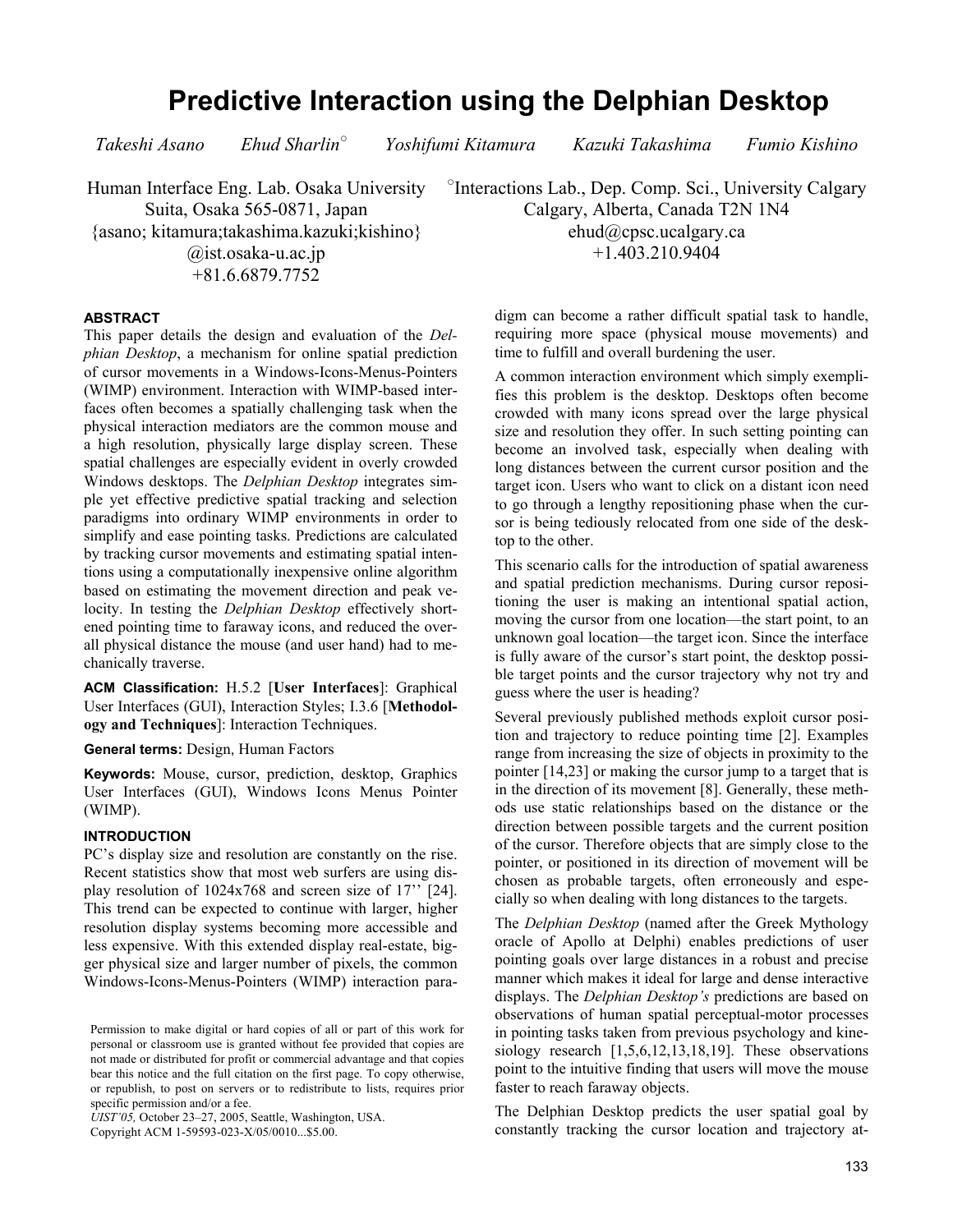tempting to guess whether an overall movement peak velocity value was reached. Once the algorithm determines that the cursor trajectory, and hence the user's hand, reached peak velocity it will use this value along with the movement direction to spatially predict the user's goal. The prediction can then be used as a shortcut to a candidate target icon, allowing the user to automatically or manually jump to the goal location. Alternatively the prediction can allow the system to prepare for the coming action, for example by executing a target application in the background, starting it up even before the expected click.

In the following sections we review some of the common models for the way humans perform positioning and pointing tasks, and the current efforts of introducing prediction to these tasks. We then detail the design and implementation of the *Delphian Desktop*, and describe the findings from a rigorous comparative experimental evaluation of its effectiveness.

# **PREDICTION IN POINTING TASKS**

Pointing tasks underlie the WIMP interaction paradigm, and are performed frequently and extensively as an integral part of most interactive activates. Consequently, if the time required for pointing tasks can be reduced the usability of WIMP interaction techniques can be enhanced and the overall burden on the user can be reduced; this potential prompted considerable number of research efforts. McGuffin et al. [14] and Zhai et al. [23] suggested a method which reduces the completion time of pointing task by expanding the size of a target as a pointer approaches it. This approach effectiveness was demonstrated both in studies and commercially, but the method falls short of providing any benefit until the cursor is in proximity of the target. Thus, as the distance from pointer to target increases the algorithm's ability to reduce pointing time decreases.

Guiard et al. proposed a method in which the pointer jumps directly from one icon to the adjacent one according to the pointer movement direction [8]. In this method the cursor moves normally over an object but when it is about to leave the object the cursor jumps to the nearest object following the cursor trajectory. The object to which the cursor jumps is determined solely by the movement direction, and the nearest neighbor is always picked. Therefore, with a number of objects situated in the same direction from the cursor it is likely that the algorithm can "jump" to non-target objects.

Blanch et al. proposed a semantic pointing method in which the control-display (C-D) ratio changes according to the distance to the target [3]. The physical movements of the pointing device will translate to faster cursor movements when the pointer is far from a potential target object and slower movements when the pointer is closer to, or over an object. Overall this method will reduce pointing time but in tasks that involve a faraway target with several non-target objects distributed along the pointing path to it, the algorithm will unnecessarily slow down on each of the non-target objects, increasing the overall pointing time.

Worden et al. proposed area cursors and sticky icons in order to assist elderly users [21]; this idea was further improved by Bubble Cursor [7]. Another example is Magic Pointing that uses eye-gaze to predict the target [22]. Not related to pointing tasks in WIMP interfaces, considerable studies have been conducted on predictive user interfaces: Eager [4], Adaptive Action Prompting [10], Split Menu [17], and the concept of efficient traversal of cascading menus [9] are some examples. Several of these ideas are used in off-the-shelf software packages.

## **PERCEPTUAL-MOTOR ASPECTS OF POINTING**

In the fields of psychology and kinesiology, extensive research on the movement of the hand in the real world has been carried out in order to understand human spatial perceptual-motor processes. Over 100 years ago [20] it was first advocated that the characteristic features of the movement of a hand from an initial position to a target consisted of two processes: initial feedforward movement (or *plan* phase) and error-corrective feedback movement (or *adjustment* phase). The initial feedforward movement indicates an early movement planned according to the distance to a target while the error-corrective feedback movement is a deceleration correction based on real-time control according to information acquired by means of visual feedback. This fundamental observation was verified by many experiments (see for example [16]).

Recently, pointing tasks are often analyzed based on the above characteristic features. Walker et al. [19] examined typical cursor velocity profiles during pointing tasks and showed (Figure 1) that the magnitude of the peak velocity during feedforward movement in mouse-based pointing tasks increases with the distance from a start point to a target.

Based on these characteristics, MacKenzie et al. demonstrated the effects of the width of the target and the distance to a target on the pointing movement in real space [11]. For example, the time of the initial feedforward movement and magnitude of the peak velocity of a hand increases with increasing distance to the target, regardless of the width of the target. Moreover, the time of error-corrective feedback movement increases as the target distance becomes longer or the target width becomes smaller. These characteristic features were also examined in a pointing task [5,6]. In a separate effort we conducted our own investigation (see the following Section) to examine the processes of feedforward movement and error-corrective feedback movement, and suggested the possibility of using the magnitude of the peak velocity to estimate the target position [18].

## **DISTANCE TO TARGET AND VELOCITY**

We conducted a preliminary experiment to clarify and validate the relationship between the cursor's peak velocity and the distance to the target in pointing tasks [18]. In the experiment we measured and analyzed this relationship in tasks which involved pointing to virtual objects. The experiment was conducted with six male participants. A cubically shaped controller (5 cm/edge) equipped with a six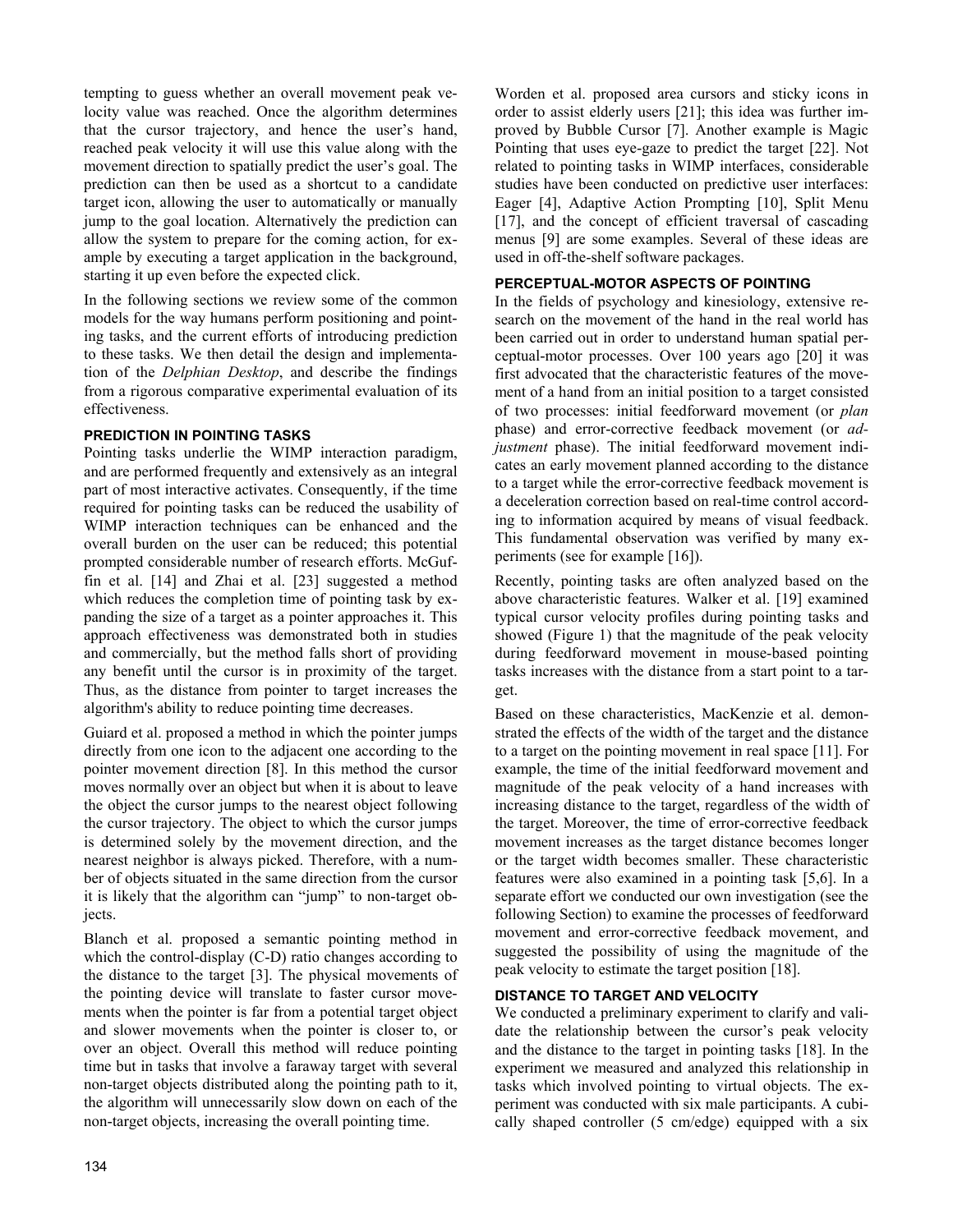

Figure1: Velocity profile during pointing task

degrees of freedom tracker was used to manipulate a square cursor on a virtual two-dimensional (2D) space shown on a display. The controller movement is directly mapped, in 1:1 ratio, to the cursor position. Participants repeatedly attempted to point with the cursor onto the target displayed in the virtual 2D space. Task conditions were as follows:

- The initial position of the cursor relatively to the target was preset to create five movement directions to the targets (-90, -45, 0, 45 and 90 degrees in the clockwise direction, where 0 degree means the movement direction was from the bottom of the screen to the top of the screen).
- The initial position of the cursor relatively to the target was preset to create three distances to targets (5 cm, 10) cm and 20 cm).

The cursor velocity was calculated from the difference in position data measured by the tracker. Peak velocity was calculated for each pointing task and then compared to the distance to the target and to the movement direction. Figure 2 shows the effect of change in target distance on the average peak velocity. Figure 3 shows the effect of changes in target distance and movement direction on the average peak velocity. Figure 2 demonstrates a linear relationship between the peak velocity and the target distance. Figure 3 shows that the peak velocity is sensitive to the movement direction and that the velocity increases as the movement direction gets closer to horizontal. These preliminary findings confirmed that the peak velocity of the cursor in pointing tasks can be used to try and predict the distance to the target.

## **THE DELPHIAN DESKTOP**

We propose a simple method for introducing prediction to pointing tasks in desktop environments. The *Delphian Desktop* is an attempt to help reduce the pointing time to distant icons using real-time spatial prediction of the user actions. We see the introduction of spatial prediction to the WIMP environment as an obvious step: the user past and current actions, manifested through mouse movements, are completely known; so are the user possible intentions, manifested by the spatial location of icons and other desktop entities. The *Delphian Desktop* is an attempt to inte-



Figure2: Pointing peak velocity vs. target distance



Figure3: Pointing peak velocity vs. target distance and movement direction

grate this existing knowledge in order to create, in real-time, an informed guess on the user pointing intentions.

#### **Simple Prediction Algorithm**

Spatial prediction can be performed in many ways. We chose a simple algorithm for our prediction based on the linear peak velocity-distance to target relationship. Our algorithm for predicting the user's spatial intentions is based on the direction and peak velocity of the mouse trajectories. We hypothesize that when moving long distances between cursor and target icon the following conditions are valid:

- 1. The user (roughly) follows a direct line to the target.
- 2. The distance the user is attempting to cover has a linear relationship to the peak velocity of the movement trajectory:

$$
D = a \cdot PV + b \tag{1}
$$

where *D* is the distance between the cursor start point and the target icon, *PV* is the peak velocity, and *a* and *b* are constants.

We expect the constants *a* and *b* to be dependant on the direction between start point and target and to be different from user to user. We assume the prediction will be valid only in case of a single continuous mouse movement that involves long distances between start point and target.

Our algorithm is arguably too simple; however, we believe that basic pointing prediction in desktop environment can actually be quite straightforward. Also, a simple spatial tracking and prediction algorithm can be easily integrated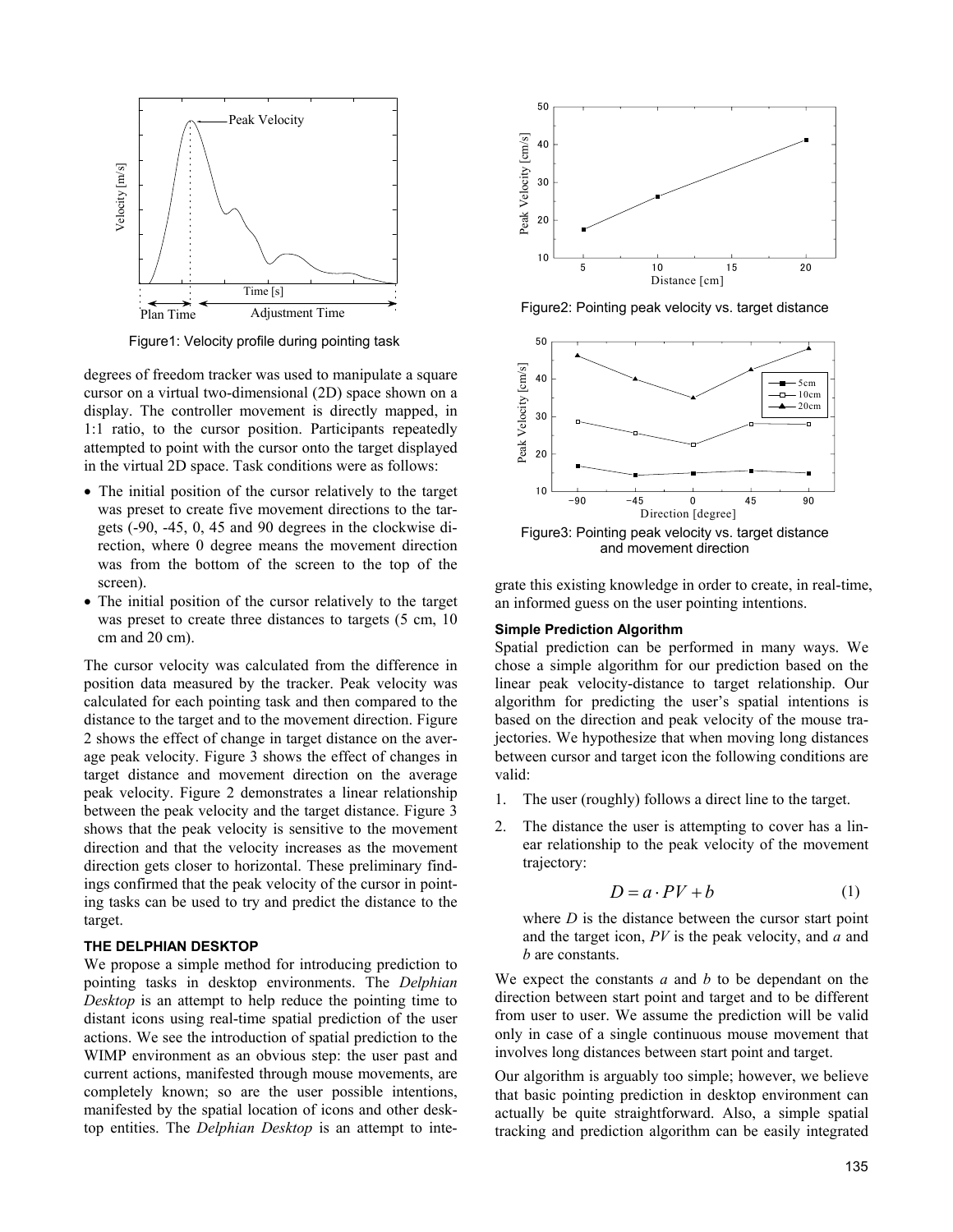into existing desktop environments since it requires very little computing resources for achieving good real-time performance.

## **Implementation**

Our current implementation of the *Delphian Desktop* was designed to be a proof-of-concept test-bed. We wanted to be able to test and demonstrate that spatial prediction of user actions can be useful in a desktop environment, especially when distances between the current location of the cursor and the target icon are large.

The environment was designed to support three main functions:

- 1. capture base-line, non-prediction interaction parameters: how long does it take to point to icons on a desktop without prediction? This data can be later used to see if activating our prediction algorithm benefits the overall interaction time or not.
- 2. calibrate the prediction algorithm for each user. We used linear regression analysis for calibrating the prediction algorithm for each user, and for each spatial direction.
- 3. predict user spatial intentions following the calibrated prediction algorithm, and measure whether the prediction condition saves time compared to the nonprediction condition.

The basic environment we designed for demonstrating and evaluating the Delphian Desktop is presented in Figure 4. The environment includes a cursor, a target icon and a progress bar. The task was always to move the mouse from its current position and to correctly point and click the icon target. In the non-prediction condition the user simply had to move the cursor and click the icon presented on the screen. The calibration phase was similar to the nonprediction phase with the user, again, moving the cursor and clicking on the target icons. The results from the calibration phase were used for the linear regression analysis. The prediction phase used the linear regression results for online prediction. In this phase the trajectory of the mouse was continuously tracked for direction and velocity. The direction was used to choose the corresponding calibration coefficient from the regression analysis results, that is, the direction-related values of a and b from equation 1. The velocity was used for determining whether a peak velocity was reached. Once the algorithm determined that the velocity reached a peak value which is higher than a predetermined threshold, the system performed a "jump". During a "jump" the cursor was moved along the tracked direction, in the value of equation 1's D. When "jumping" action occurred, it was supported graphically by a chime and a fast line animation drawing that briefly connected the original position of the cursor before the "jump" to its position after the "jump". The system did not take into account the fact that it "knows" where the target icon actually might be and the user still had to manually finish the task of pointing and clicking the target icon. Note that although the



Figure 4: *Delphian Desktop* prediction. A target icon on the desktop (top), the cursor "jumps" to the predicted location with a brief animated motion sequence (bottom).

experimental system described in this paper does not snap the cursor to the closet target, in the non-experimental *Delphian Desktop* prototype the cursor jumps and snaps to the most probable icon. The test system allowed us to flexibly experiment with any desired variations of tasks. For any such mixture the progress bar at the bottom of the screen was used to indicate to the user how many pointing tasks remain before a certain experimental phase is complete.

# **EVALUATION**

This Section details the *Delphian Desktop* evaluation methodology, a preliminary pilot study we performed, and the final comparative study we conducted to evaluate the *Delphian Desktop* effectiveness.

# **Setup**

Figure 5 presents an overview of the experimental setup. We used a DELL Dimension8300, Pentium4 3.2GHz, DDR-SDRAM-1GB RAM, PC as the experimental platform. The graphical environment was generated by Open GL on Microsoft Windows XP Professional and presented on a 19-inch TFT LCD display with 1280x1024 pixels resolution. A set of stereo speakers were used for sound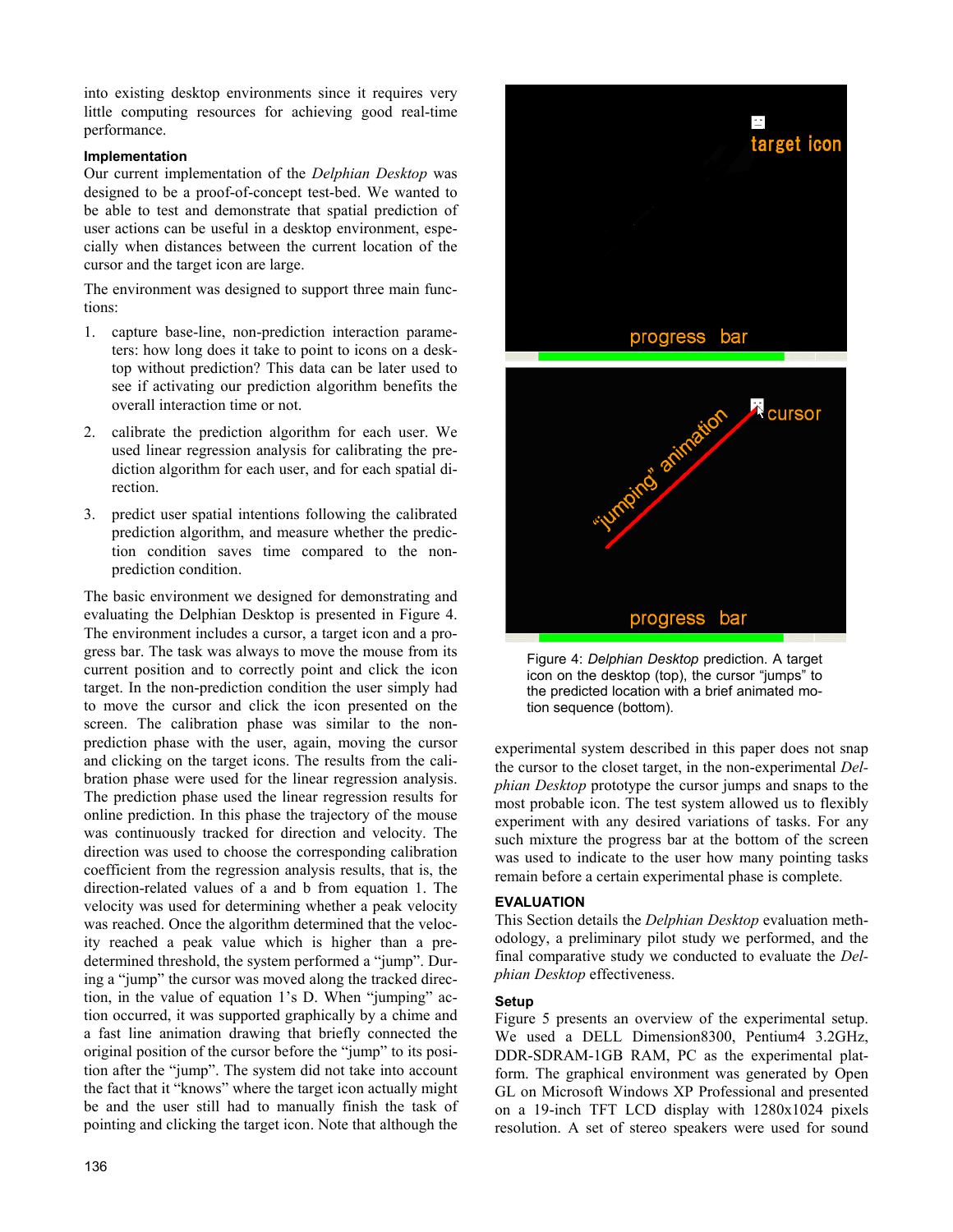

Figure 5: Experimental setup

feedback. The graphical environment was controlled by an optical wheel mouse (Logitech M-BJ58) with an extra large 408x306mm mouse pad (Power Support's Airpad Pro III, AK-07) in order to enable the user to easily perform a set of continuous mouse-movements with less chances of reaching the edge of the mouse pad and of needing to physically lift up and relocate the mouse during pointing tasks.

Participants sat on a chair with adjustable seat height (from 42 to 51 cm), with the equipment placed on a desk with a surface height of 67 cm directly facing them. The chair seat's height was adjusted so that the participant's elbows were at the same height as the desk with the mouse pad situated at a comfortable working position. The experimental environment was implemented using Microsoft Visual  $C++ 6.0$ , and the C-D ratio was set to a constant value of 0.5 throughout the experiment.

## **Methodology**

All the *Delphian Desktop* experiments were conducted following a strict written protocol which was read out loud to the participant by the experiment administrator. The participant was introduced to the system and interviewed quickly answering questions concerning age, education and previous experience in using a WIMP interface.

Each *Delphian Desktop* experiment consisted of two phases: calibration phase and prediction phase. In each phase the participant repeated the task of moving the cursor from a given starting point to a target icon and clicking on it, in different distance and direction settings, with prediction either turned off or on. Each phase was divided to a thorough practice session, which was not used for evaluation, and to an actual session whose results were recorded and analyzed. In both the calibration and prediction phases the participant was told to complete the task by clicking on a target icon as accurately and as fast as possible.

In each task of the calibration phase the cursor velocity was recorded and the pointing task peak velocity was calculated from the recorded data. After the tasks were completed by a participant, a linear regression analysis was done on the



Figure 6: Target Icons, from left: (a) waiting to be clicked, (b) clicked outside (c) clicked inside

peak velocity and target distance data in order to extract the linear regression variables for each direction. The regression variables obtained in the calibration phase were later used to predict the distance to the target in the prediction phase.

Although each pointing task was simple, the experiment as a whole was extremely repetitive. In order to avoid boredom and keep the participants focused on the task at hand several simple computer game-like techniques were integrated. First, the icons were animated with different shapes and facial expressions. During the experiment, the target icon shows one of the three faces presented in Figure 6. The face in Figure 6 (a) is displayed on the target icon under normal conditions. If a participant clicks on the target icon correctly, the face transforms to that in Figure 6 (c), and a sound plays to signal success. If a participant misses and clicks outside of the target icon the face changes to that in Fig. 6 (b) and a failure sound plays. The progress bar at the bottom of the screen (Figure 4) provides overall indication on the experiment progress and becomes shorter after each completed pointing task. In an attempt to reduce repetitiveness we used a game-like level based experimental environment, with each of the levels containing its own set of three iconic faces, success and failure sounds and progress bar color. After a set of tasks is completed the set of faces on the icon, the set of sounds, and the color of the progress bar all change to a different predefined set in order to keep the participant interested and focused on the repetitive pointing task.

In each phase, there are 40 different task flavors consisting of any combination of eight directions in multiples of 45 degrees x five different distances. The participant might repeat each of these different task setting flavors according to the experimental phase.

The size of a target icon is  $50 \times 50$  pixels. The target icon is selected according to the experimental phase and task status and placed in a predefined location on a 13 x 10 grid of possible target locations, designed by dividing the 1280 x 1024 pixel display to 100-pixel spacing.

On the display, the direction from bottom to top is treated as 0 degree, and positive angles are measured clockwise. For 0-, 90-, 180-, and 270-degree tasks, the target location grid supports distances of 500, 600, 700, 800 and 900 pixels between cursor start point and target. For 45-, 135-, 225- and 315-degree tasks, the target location grid supports distances of 707, 848, 989, 1131 and 1272 pixels between cursor start point and target, in order to allow the tasks to cycle along alternating sets of straight and diagonal lines. A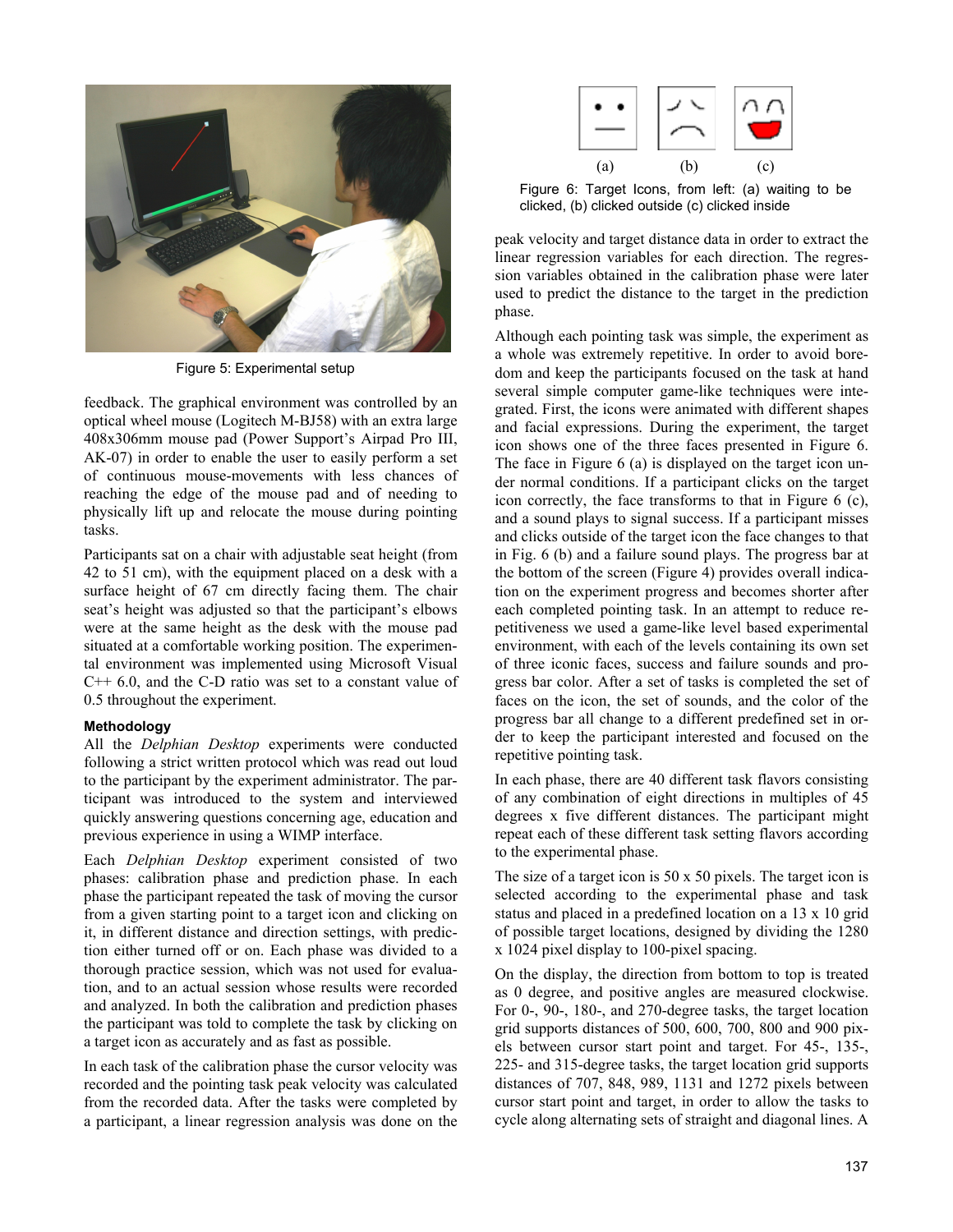

Figure 7: Task presentation preorder

task is completed when a participant single-clicks on a target icon. When a participant clicks on a target, a new target is displayed at a position corresponding to the next task condition. For the next task the previously clicked target position becomes the new start position, allowing easy recognition of the current cursor position.

In order to maintain a cycle of tasks that will cover the different combinations of distance and direction continuously so the participant always start a new task from the target location of the previous one we chose to preorder the tasks spatial layout. The tasks order we used is presented in Figure 7. The presentation order of tasks is shown in six figures from (a) to (f). Tasks are presented in ascending order of circled numbers. Subfigures 7 (b) to (f) present the sequence in the previous subfigure by broken lines for clarity. When the cycle of tasks shown in Figure 7 (a) to (f) is completed, 40 different task conditions are executed exactly once. In the experiment a set of 40 tasks are presented in the order shown in Figure 7 and then the next set of tasks are presented in exactly the reverse order. Due to the shrinking and expanding nature of the task layout and the constant change in directions, all participants, with the exception of one of the pilot study participants, failed to recognize the pattern and reported that the tasks were randomly ordered.

## **Pilot Study**

A preliminary pilot study was conducted on five male participants (ages ranging from 26-36, average age of 28.2 years) and a 27-year-old female participant. The calibration phase consisted of a single set of practice tasks, 16 sets of actual tasks, and the prediction phase consisted of 3 sets of practice tasks and 8 sets of actual tasks (40, 640, 120 and 320 trials, respectively). There was a five-minute break after each experiential phase.

## **Lessons from pilot study**

Pilot study participants complained that the experiment phases were too long and tedious to complete consecutively. Following we decided to divide each phase into two parts and ask the participant to rest for three-minute between the two phases. Our initial plan was to execute a separate phase that will not be used for calibration but rather for base-line estimation of the participant performance without prediction. However, following the pilot study results we concluded that the burden on the participant would be too great and decided that the calibration phase would be used both for calibration and as the experiment's non-prediction phase.

This choice has an interesting effect on the way the *Delphian Desktop* results should be interpreted. In the calibration phase, if a participant clicks on a non-target location or stops moving the cursor for 100 ms or longer, the cursor is returned to the starting position for the current task and the task is repeated. This condition is necessary for proper calibration but also implies that the base-line we use for the non-prediction phase would be close to ideal, since tasks where the participant was either slow or imprecise would be excluded and then repeated. This does not apply to the prediction phase where participants can be slow and imprecise, resulting in longer overall time for task completion. Furthermore, because the calibration phase is conducted first, a participant may experience fatigue while conducting the prediction phase. These conditions all balance in favor of the non-prediction phase. Therefore, if the data in the prediction phase demonstrates better user performance than those reflected by the data in the non-prediction phase, these conditions could further support the effectiveness of the *Delphian Desktop* prediction.

While most pilot study participants found the *Delphian Desktop* to be very helpful, one complained about the entire concept of a predictive "jumping" cursor, and another complained that the prediction reduced performance when dealing with arcs and other non-direct movements. However, we were encouraged by the overall analysis of the pilot study preliminary results which indicated that the *Delphian Desktop* was shortening the time required for task completion relative to the non-prediction condition.

# **Full Study**

A full study of the *Delphian Desktop* was conducted on eight male participants (average age: 23.0 years) and eight female participants (average age: 25.8 years). All participants were recruited from the Osaka University Suita campus and were all experienced in WIMP interaction. The experiment started with calibration phase consisting of three sets of practice tasks, a short break, 8 sets of actual tasks, a short break and another 8 sets of actual tasks (120, 320 and 320 trials, respectively). The participant was then asked to take a five-minute break and to start the prediction phases which consisted of three sets of practice tasks, a short break, 8 sets of actual tasks, a short break and another 8 sets of actual tasks (120, 320 and 320 trials, respectively). An entire experiment session took around an hour to complete.

# **RESULTS**

A two-way ANOVA by with/without prediction and by target distance was conducted on the full study data. We found that the effects of with/without prediction  $(F(1, 300))$  $= 12.593$ , p < .001), target distance (F(9, 300) = 23.893, p < .001) and the interaction between with/without prediction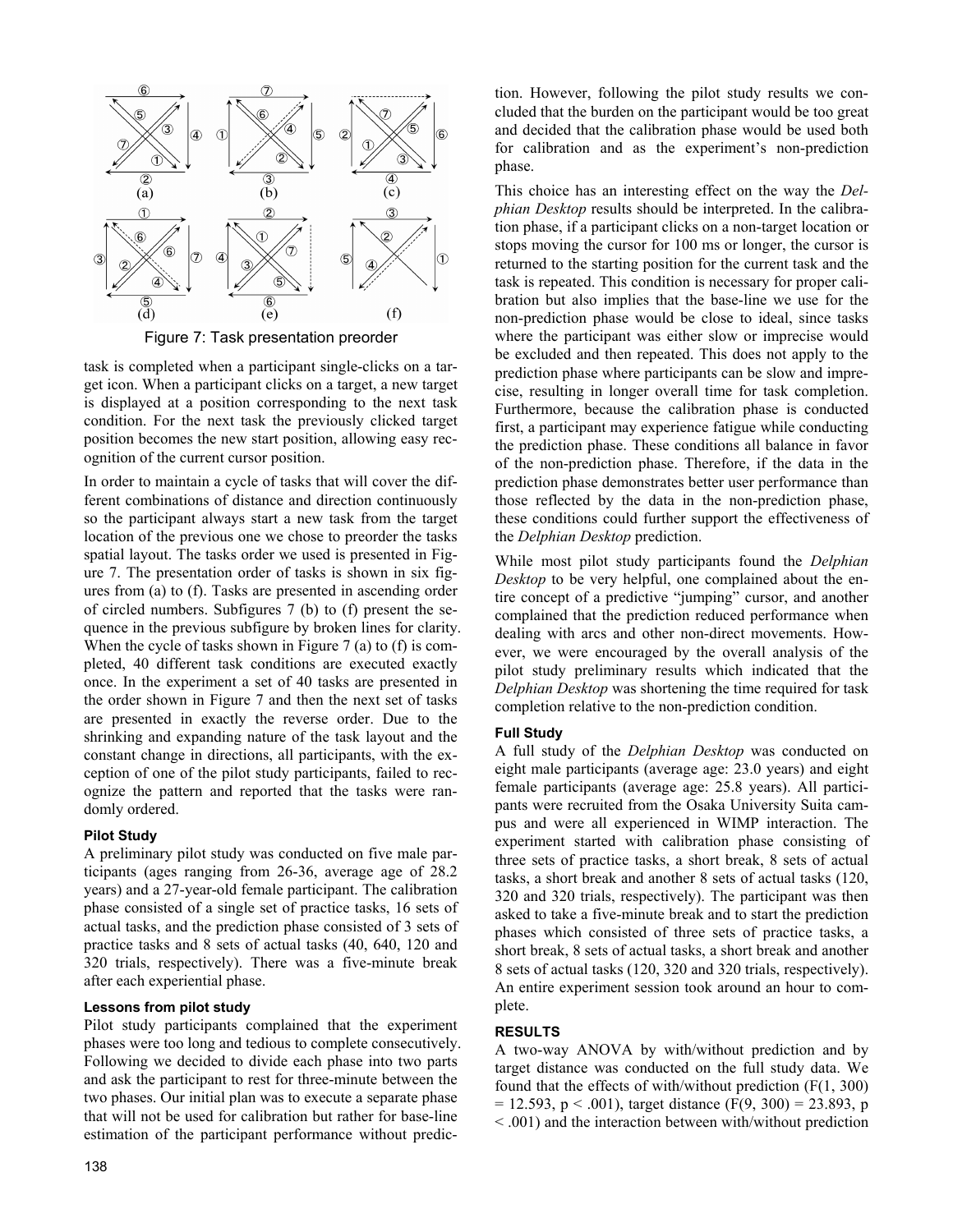| Table 1: ID of each task |  |  |  |  |  |
|--------------------------|--|--|--|--|--|
|--------------------------|--|--|--|--|--|

| D(pixel) | $W, H$ (pixel) | ID(bit) |
|----------|----------------|---------|
| 500      | 50             | 3.92    |
| 600      | 50             | 4.16    |
| 700      | 50             | 4.38    |
| 707      | 50             | 4.39    |
| 800      | 50             | 4.56    |
| 848      | 50             | 4.64    |
| 900      | 50             | 4.72    |
| 989      | 50             | 4.85    |
| 1131     | 50             | 5.04    |
| 1272     | 50             | 5.21    |

and target distance (F(9, 300) = 5.626, p < .001) were significant.

Figure 8 shows the movement time and standard deviation relative to target distance in the calibration phase, used as the non-prediction phase ("non-prediction phase" hereafter), and in the prediction phase. Figure 8 shows that for short target distances, such as 500, 600 and 707 pixels, the movement time in the prediction phase is longer than that in the non-prediction phase.

In order to analyze the distance threshold value where the prediction was effective, we conducted a two-way ANOVA by with/without prediction and by target distance, changing the range of the target distances. Figure 9 shows ANOVA p-values of interaction between with/without prediction and target distance relative to the range of the target distances. For a target distance range of 800 pixels or longer there are no significant differences in the interaction of with/without prediction and the target distance ( $p > .30$ ), and thus only the effect of with/without prediction shows a significant difference.

Table 1 details the index of difficulty (ID) of each task condition and Figure 10 shows the relation between ID and movement time. Note that ID is computed by using Equation (2) [1], a model proposed for the 2-D pointing task. W, H and D stand for target width, target height and target distance, respectively; the value of η depends on the pointing device, for our analysis we used  $\eta=1$ ; a larger ID value indicates a more difficult task:

$$
ID = \log_2\left(\sqrt{\left(\frac{D}{W}\right)^2 + \eta \left(\frac{D}{H}\right)^2} + 1\right)
$$
 (2)

Table 1 and figure 10 show that for a task with a 4.4-bit or higher ID, pointing with prediction is more effective than pointing with non-prediction. In the prediction phase, the actual distance a cursor moves, excluding the "jump" can be calculated as the sum of the distances from the task start position to the cursor "jump" origin and from the cursor "jump" destination to the target. This value corresponds to the actual physical distance the mouse and thus the partici-



Figure 8: Movement time relative to target distance



Figure 9: P-value of interaction relative to with/without Prediction and Target Distance Movement time relative to target distance



Figure 10: Movement time vs. ID

pant's hand moves. Figure 11 shows a gain value calculated as the ratio of this distance and the distance between origin and target. The mean of the gain value was 1.21.

Figure 12 shows the movement time relative to the error between the target direction and the direction edicted when detecting the peak velocity. The figure shows that as the error increases, the movement time also increases.

The *Delphian Desktop* errors were analyzed by examining error rates or the average number of times the participant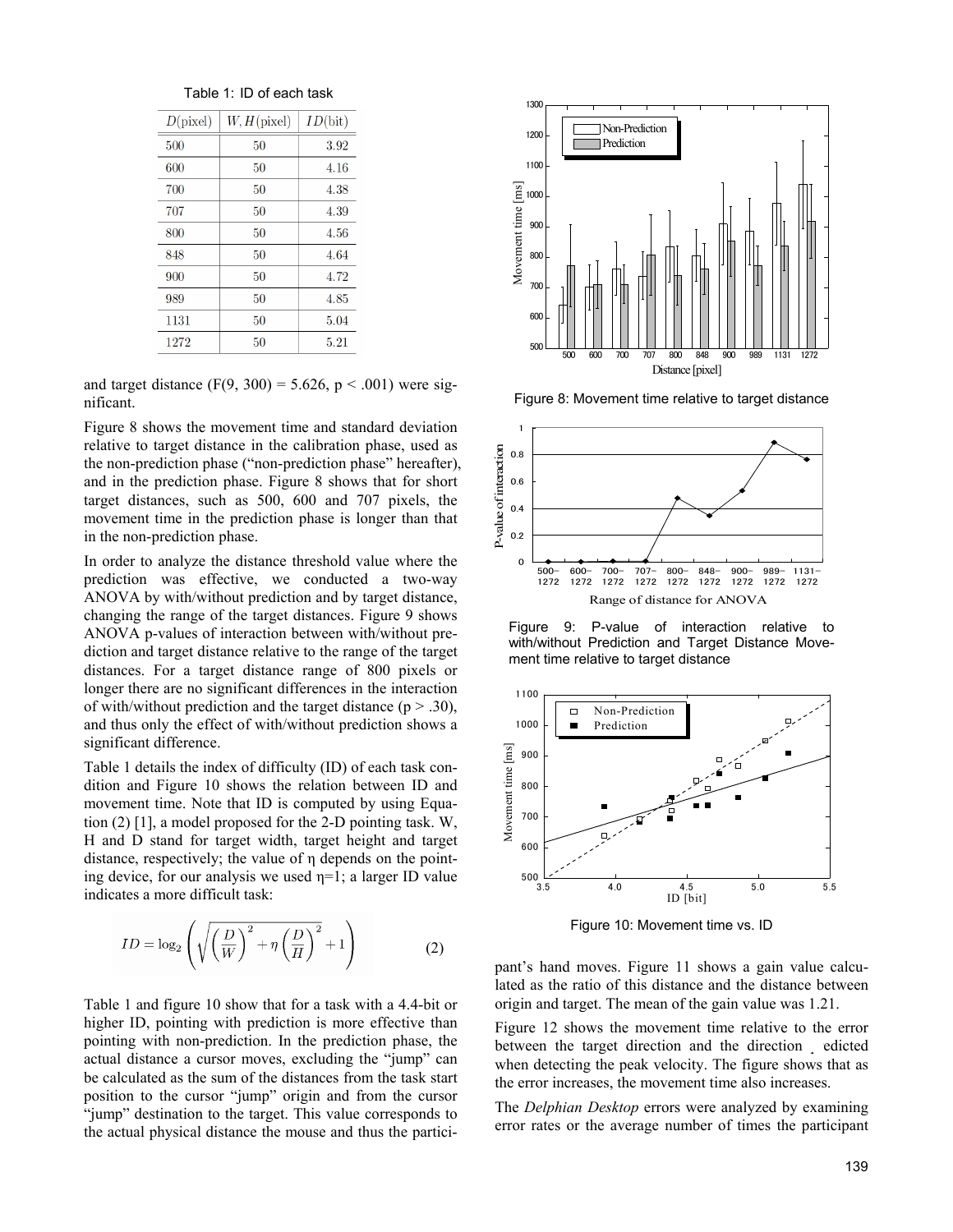

Figure 11: Gain relative to target distance

missed and clicked outside a target; distance error ratios, calculated by the average absolute

value of the distance error in pixels divided by the distance to the target; and the average absolute angular error. All errors were calculated over all tests and again for all tests with long distance to target (>800 pixels). We found the overall average error rate to be 6.59% overall and 6.37% for long distances (note that this error rate exceeds only slightly the 4% typical Fitts's Law error [7], suggesting that the influence of the "jump" on the error rate was not severe). The overall average absolute values distance error ratio was 15.4% overall and 17.9% for long distances. The general distance error tendency was for undershoot error. Average angular errors were 3.89 degrees overall and 3.47 degrees for long distances.

## **DISCUSSION**

The full study confirmed that based on pointing time the *Delphian Desktop* provides effective predictions of users spatial intentions when trying to point to faraway targets. Figures 8 and 9 show that the *Delphian Desktop* predictions are effective when distances to target are 800 pixels or more. The predictions were not effective for distances shorter than 800 pixels. When the cursor "jumps", it is necessary to ascertain the actual time to "jump" and the time the participant recognizes the cursor "jump". We believe that these additional times are significant for short distances. Figure 10 shows that the slope of the movement time relative to ID is smaller for prediction than for nonprediction. Thus, our prediction method will be more effective for more distant targets.

In Figure 11, the directions of 500-, 600-, 700-, 800- and 900-pixel tasks are vertical or horizontal, while the directions of 707-, 848-, 989-, 1131- and 1272-pixel tasks are diagonal. The gains for the diagonal tasks are smaller than those for the vertical or horizontal tasks. This is presumably due to the fact that the error between the target direction and the "jump" direction is larger for the eight diagonal tasks than for the vertical or horizontal tasks; therefore, the total cursor movement distance for the diagonal tasks is longer than that for the vertical or horizontal tasks.

For both vertical/horizontal tasks and diagonal tasks, the gain increases as the target distance increases. The reason is that the longer the target distance, the longer the "jump", which decreases the effect of the increased movement dis-



Figure 12: Movement time relative to error between target direction and predicted direction

tance due to the error in the target direction and the "jump" direction. Furthermore, since the mean gain is 1.21, exceeding 1, the *Delphian Desktop* prediction technique is expected to be effective in reducing the mechanical mouse and hand movement and overall in reducing the burden of mouse operation.

Did our experimental design compromise accuracy for the sake of speed? We believe not. Participants couldn't move to the next task unless they correctly pointed to and clicked on the target icon. Misusing the *Delphian Desktop* predictions for quick imprecise jumps should have resulted in overall slow performance in testing.

The *Delphian Desktop* prediction method for reducing pointing time over long distances does not conflict with the expanding target techniques [14, 23] or the C-D ratio adaptation technique [3]. Therefore, the total pointing time may be further reduced by first applying the *Delphian Desktop* prediction in cases of high peak velocity and when reaching the proximity of the target applying more local techniques such as expanding targets or adaptive C-D ratio.

#### **CONCLUSION**

The *Delphian Desktop* spatially predicts user intentions in a desktop environment by analyzing cursor trajectories. We presented our current implementation based on a simple peak velocity-based predictive algorithm, the evaluation test-bed we designed and the results of a user study we conducted. In testing the *Delphian Desktop* was effective in reducing pointing time for 800-pixel or longer target distances, and in reducing the distance of physical mouse movement the user is required to perform during pointing tasks. We believe that that the *Delphian Desktop* can be instrumental in easing mouse interaction burden when using high-resolution, large display systems.

We currently have a working demo that uses the *Delphian Desktop* on a regular desktop interface and we are trying to